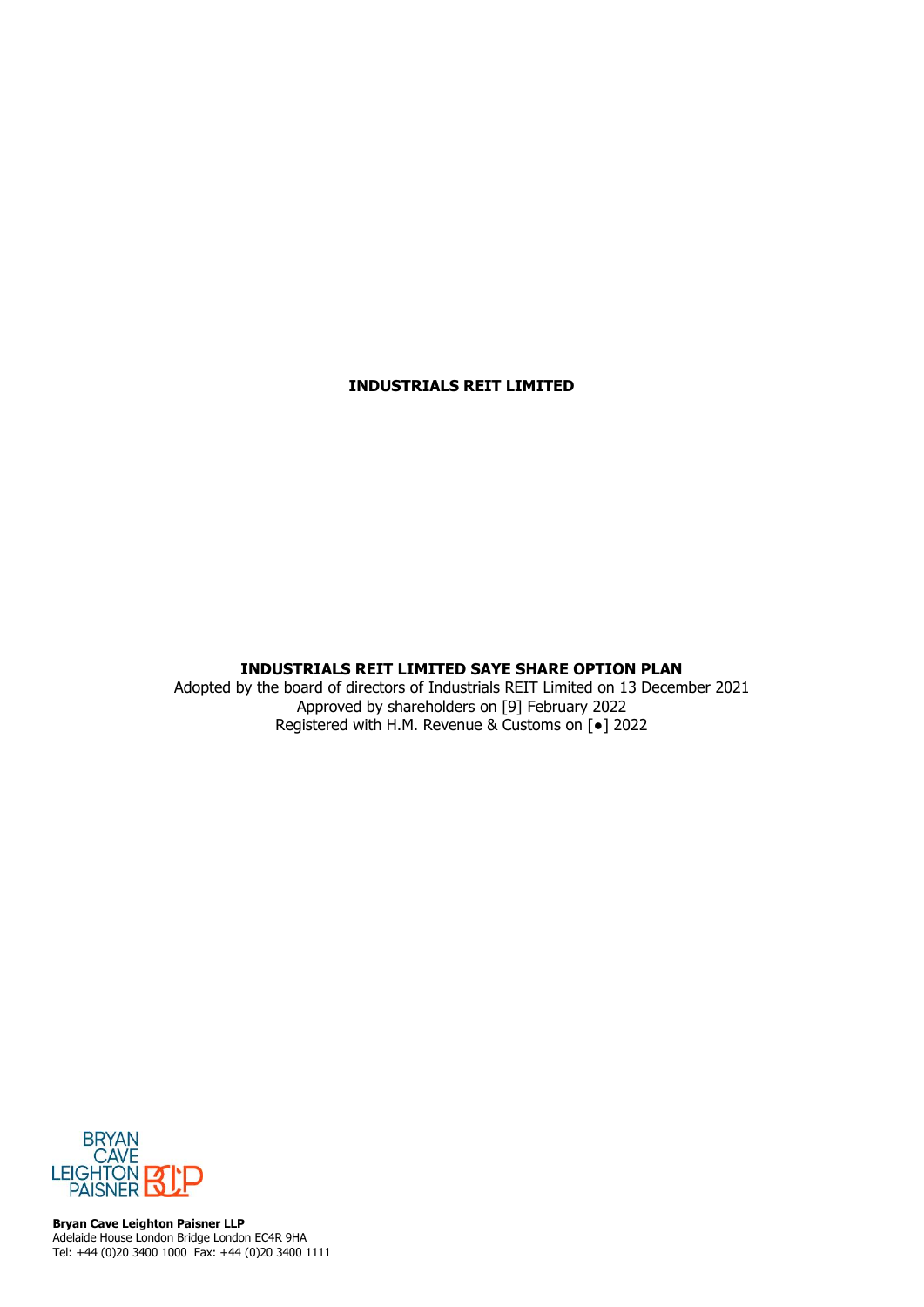# **Contents**

| <b>Clause</b>  | <b>Name</b> | Page |
|----------------|-------------|------|
| $\mathbf{1}$   |             |      |
| $\overline{2}$ |             |      |
| 3              |             |      |
| 4              |             |      |
| 5              |             |      |
| 6              |             |      |
|                |             |      |
| 8              |             |      |
| 9              |             |      |
| 10             |             |      |
| 11             |             |      |
| 12             |             |      |
| 13             |             |      |
| 14             |             |      |
| 15             |             |      |
| 16             |             |      |
| 17             |             |      |
| 18             |             |      |
| 19             |             |      |
| 20             |             |      |
| 21             |             |      |
|                |             |      |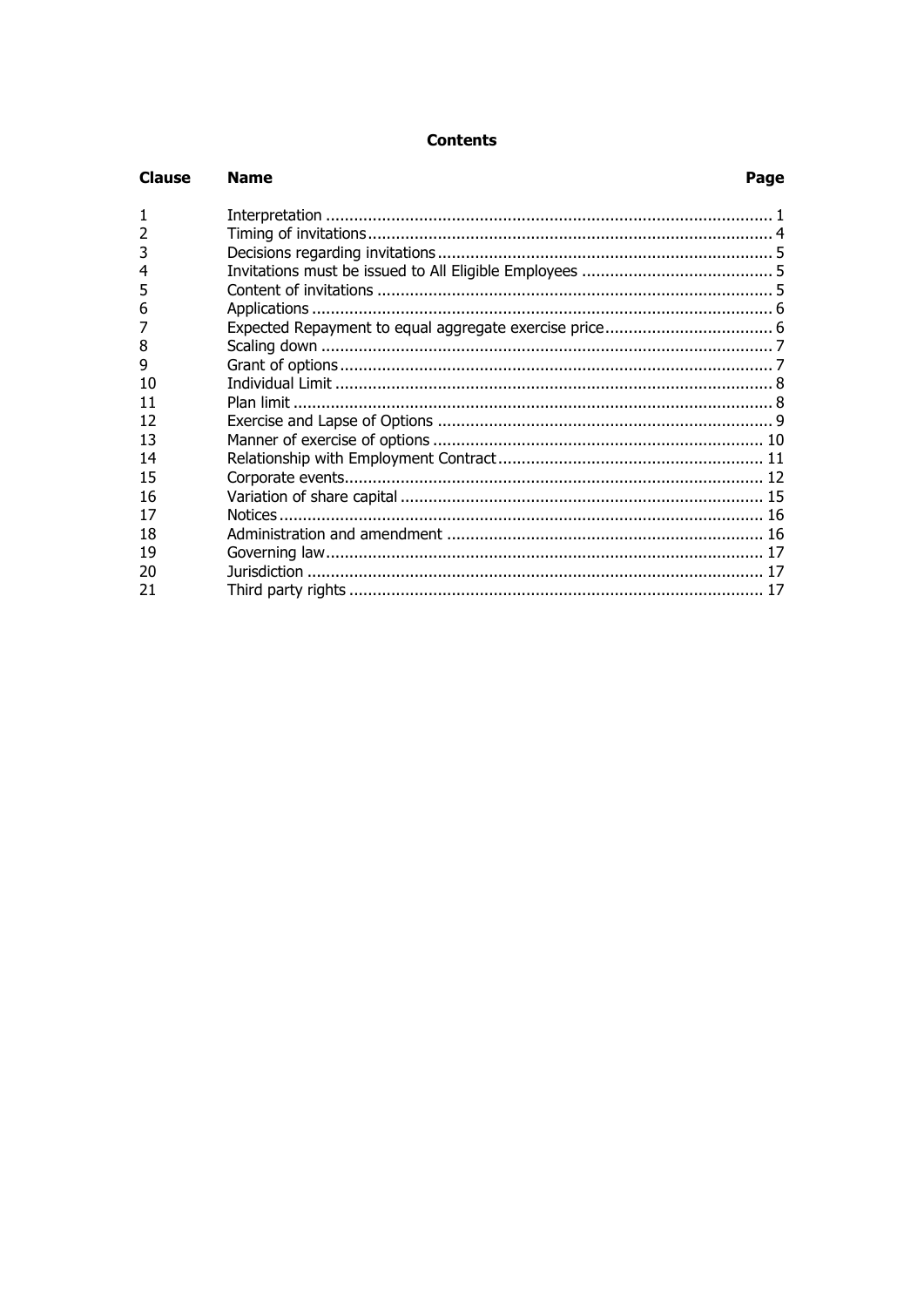#### **INDUSTRIALS REIT LIMITED SAYE SHARE OPTION PLAN**

#### <span id="page-2-1"></span><span id="page-2-0"></span>1 **INTERPRETATION**

1.1 In the Plan:

"**Approval Date**" means the date of the approval of the Plan by shareholders.

"**Associated Company**" means any company which, in relation to the Company, is an associated company as that term is defined in paragraph 47 of Schedule 3.

"**Board**" means the board of directors of the Company or a committee of directors appointed by that board to carry out any of its functions under the Plan.

"**Bonus Date**" means in relation to an Option:

- (a) where the Option is linked to a three-year Savings Contract, the earliest date on which that Savings Contract matures (that is, after making 36 monthly contributions); or
- (b) where the Option is linked to a five-year Savings Contract, the earliest date on which that Savings Contract matures (that is, after making 60 monthly contributions).

"**Company**" means Industrials REIT Limited registered in Guernsey with number 64865.

"**Constituent Company**" means any of the following:

- (a) the Company; and
- (b) any Subsidiary nominated by the Board to be a Constituent Company at the relevant time.

"**Continuous Service**" means the period of continuous service of an employee or director with:

- (a) any Constituent Company (including service with that company before it became a Constituent Company); and
- (b) any other company that is or was a Subsidiary (including service with that company before it became a Subsidiary).

"**Control**" has the meaning given in section 719 of ITEPA.

"**Date of Grant**" means the date on which an Option is granted under the Plan.

"**Dealing Day**" means a day on which the investment exchange on which Shares are listed or traded is open for the transaction of business.

"**Eligible Employee**" means:

(a) any employee or director of a Constituent Company at the Invitation Date who: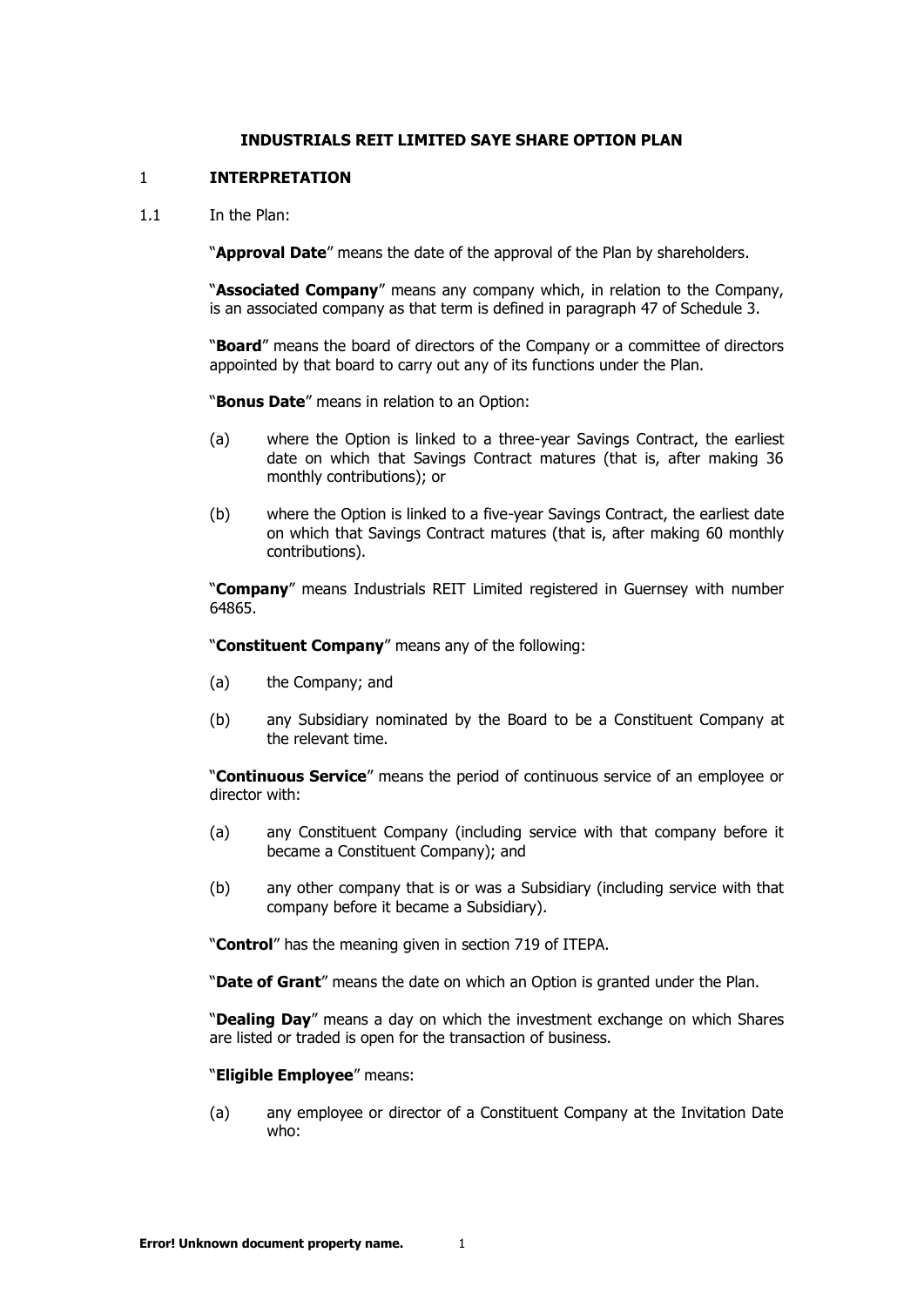- (i) if a director of a Constituent Company, is required to devote at least 25 hours per week (excluding meal breaks) to his duties;
- (ii) on the relevant Date of Grant, will have Continuous Service equal to or greater than the period (if any) that may be specified by the Board under rule [3.1\(e\)](#page-6-3) (not exceeding five years);
- (iii) whose earnings from employment (and/or office, if any), with the relevant Constituent Company are (or would be if there were any) general earnings subject to section 15 of ITEPA (earnings for year when employee UK resident);
- (b) any other individual who, at the Invitation Date, is an employee or director of one or more Constituent Companies and who is nominated by the Board (or falls within a category of individuals nominated by the Board) as eligible to participate in the Plan in respect of any one or more grants of Options.

"**Exercise Price**" means the price (which shall be in pounds sterling) at which each Share subject to an Option may be acquired on the exercise of that Option, which (subject to rule [16](#page-16-0) ([Variation of share capital](#page-16-0))):

- (a) if Shares are to be newly issued to satisfy the exercise of the Option, may not be less than the nominal value (if any) of a Share; and
- (b) may not be manifestly less than 80 per cent (or such other percentage is from time to time specified for the purposes of Schedule 3) of the Market Value of a Share on the relevant Invitation Date.

"**Expected Repayment**" means whichever of the following applies:

- (a) in relation to any Option for which the Repaid Amount under the linked Savings Contract will be taken as including a bonus, the aggregate of:
	- (i) the maximum amount of contributions repayable under the Savings Contract; and
	- (ii) the amount of any bonus and/or interest payable under the Savings Contract at the Bonus Date; and
- (b) in relation to any Option for which the Repaid Amount under the linked Savings Contract will be taken not to include any bonus, the maximum amount of contributions repayable under the Savings Contract.

"**HMRC**" means HM Revenue & Customs.

"**Invitation Date**" means a date on which invitations to apply for Options are, were, or are to be issued under the Plan.

"**ITEPA**" means the Income Tax (Earnings and Pensions) Act 2003.

"**Key Feature**" has the meaning given in paragraph 40B(8) of Schedule 3.

"**Market Value**" means whichever of the following applies:

(a) on any day while the Shares are listed on the main market of the London Stock Exchange, at the discretion of the Board, either: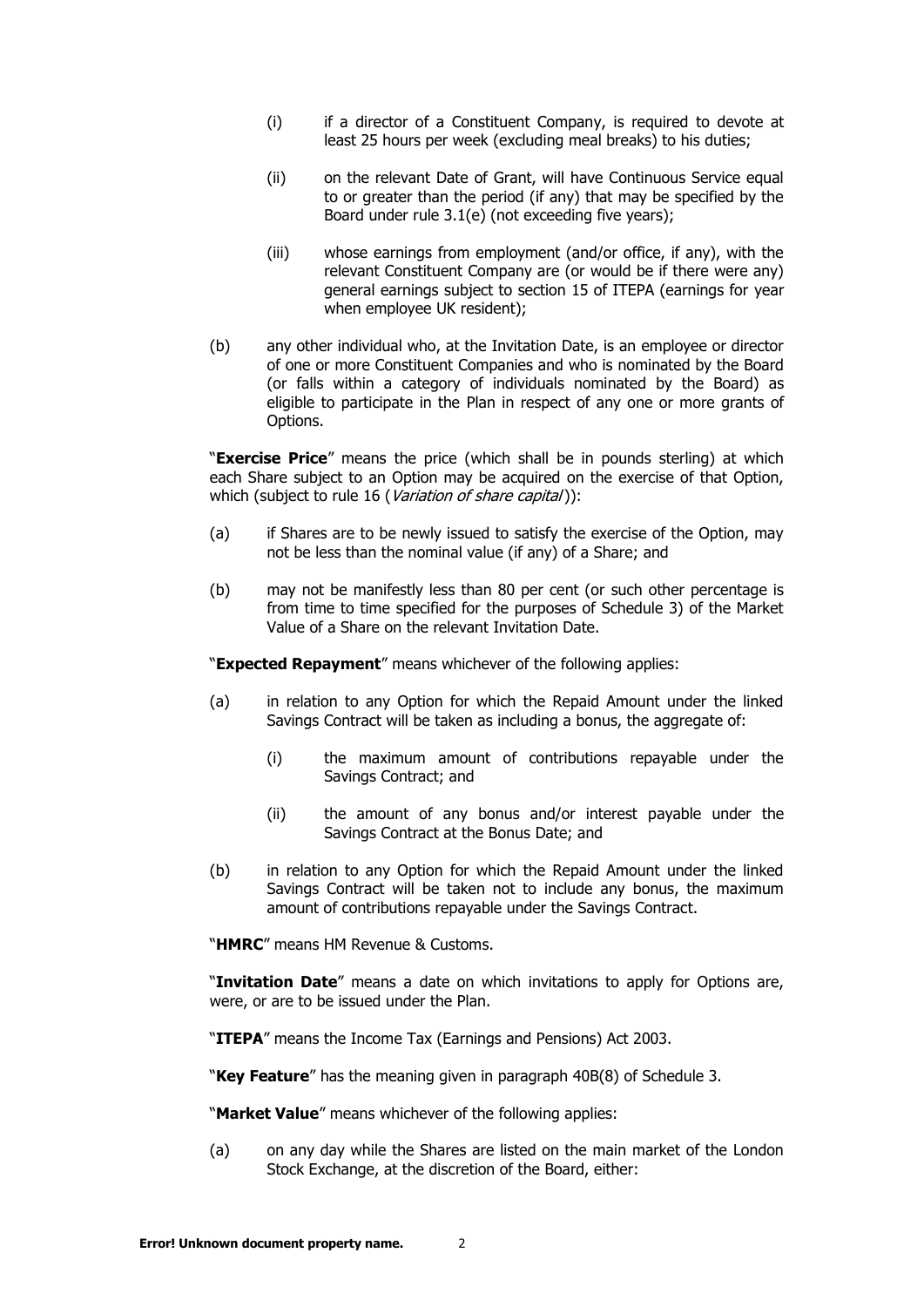- (i) the middle market quotation for a Share on the main market of the London Stock Exchange on the last Dealing Day before that day; or
- (ii) the average of the middle market quotations on the main market of the London Stock Exchange for a Share for the three immediately preceding Dealing Days;
- (b) on any day when paragraph (a) of this definition does not apply, the market value of a Share, determined under the applicable provisions of Part VIII of the Taxation of Chargeable Gains Act 1992, as agreed with HMRC Shares and Assets Valuation Division.

If Shares are subject to a Restriction, Market Value shall be determined as if they were not subject to a Restriction.

The determination of Market Value when setting an Exercise Price must use only market prices for days that fall within the relevant invitation period specified under rule [2](#page-5-0) ([Timing of invitations](#page-5-0)).

"**Option**" means a right to acquire Shares granted under the Plan.

"**Option Holder**" means an individual who holds an Option or, where applicable, the Option Holder's personal representatives.

"**Plan**" means the Industrials REIT Limited SAYE Share Option Plan constituted and governed by these rules, as amended from time to time.

"**Redundancy**" has the meaning given by the Employment Rights Act 1996.

"**Related Company**" means a company which in relation to the Company is an "associated company" as that term is defined in paragraph 35(4) of Schedule 3.

"**Repaid Amount**" means the amount received by way of repayments of contributions and payments of bonus or interest (if any) under the Savings Contract linked to the relevant Option. The Repaid Amount will be taken to exclude the amount of any bonus, if, for the relevant Option, the Repaid Amount is not to be taken to include a bonus under rule [3.1\(a\).](#page-6-4)

"**Restriction**" means any provision included in any contract, agreement, arrangement or condition to which any of sections 423(2), 423(3) and 423(4) of ITEPA would apply if references in those sections to employment-related securities were references to Shares.

"**Savings Contract**" means a certified SAYE savings arrangement within the meaning of paragraph 24 of Schedule 3 that is nominated by the Board.

"**SAYE Code**" has the meaning given in section 516(3) of ITEPA.

"**Schedule 3**" means Schedule 3 to ITEPA.

"**Schedule 3 SAYE option scheme**" has the meaning given by paragraph 1 of Schedule 3.

"**Scheme-related Employment**" means the office or employment by virtue of which any person is or was eligible to become an Option Holder.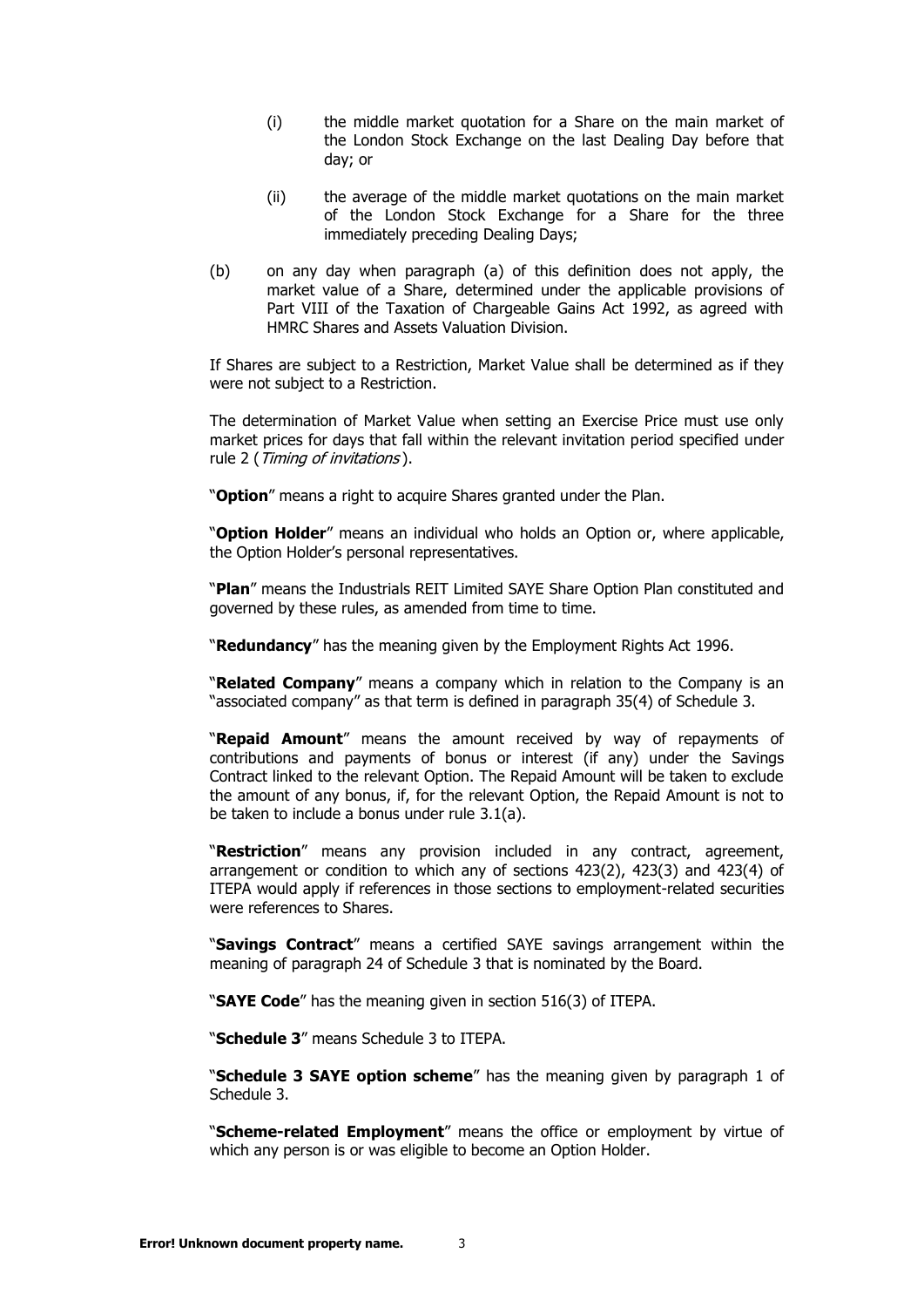"**Shares**" means fully paid irredeemable ordinary shares in the capital of the Company (subject to rule [16](#page-16-0) ([Variation of share capital](#page-16-0))) that meet the requirements of paragraphs 18 to 20 and paragraph 22 of Schedule 3.

"**Subsidiary**" means any subsidiary of the Company within the meaning of section 1159 of the Companies Act 2006 over which the Company has Control.

"**Trustee**" means the trustee or trustees for the time being of any employee benefit trust, the beneficiaries of which include Eligible Employees.

"**TUPE**" means the Transfer of Undertakings (Protection of Employment) Regulations 2006.

- 1.2 Rule headings shall not affect the interpretation of the Plan.
- 1.3 Unless the context otherwise requires, words in the singular shall include the plural and in the plural shall include the singular.
- 1.4 Unless the context otherwise requires, a reference to one gender shall include a reference to the other genders.
- 1.5 A reference to a statute or statutory provision is a reference to it as amended, extended or re-enacted from time to time.
- 1.6 A reference to a statute or statutory provision shall include all subordinate legislation made from time to time under that statute or statutory provision.
- 1.7 A reference to writing or written includes fax and e-mail.
- 1.8 A reference to the Plan or to any other agreement or document referred to in the Plan is a reference to the Plan or such other agreement or document as varied or novated (in each case, other than in breach of the provisions of the Plan) from time to time.
- 1.9 References to rules are to the rules of the Plan.
- 1.10 Words and expressions used in the Plan which are not defined in rule [1.1](#page-2-1) have the meanings they bear for the purposes of the SAYE Code.
- 1.11 The Plan is intended to be a Schedule 3 SAYE option scheme for the purposes of ITEPA and the Plan and Option granted under it shall be interpreted, operated and administered in a manner that is consistent with that intention and in case of any conflict between the rules of the Plan and the SAYE Code the provisions of the SAYE Code shall prevail.

#### <span id="page-5-0"></span>2 **TIMING OF INVITATIONS**

- 2.1 The Board may only issue invitations to apply for Options during:
	- (a) the period of 42 days after the Approval Date;
	- (b) any period of 42 days after the announcement by the Company of its results for the last preceding financial year, half year or other period; and
	- (c) any other period in which the Board has decided to issue invitations if there are exceptional circumstances that justify such a decision.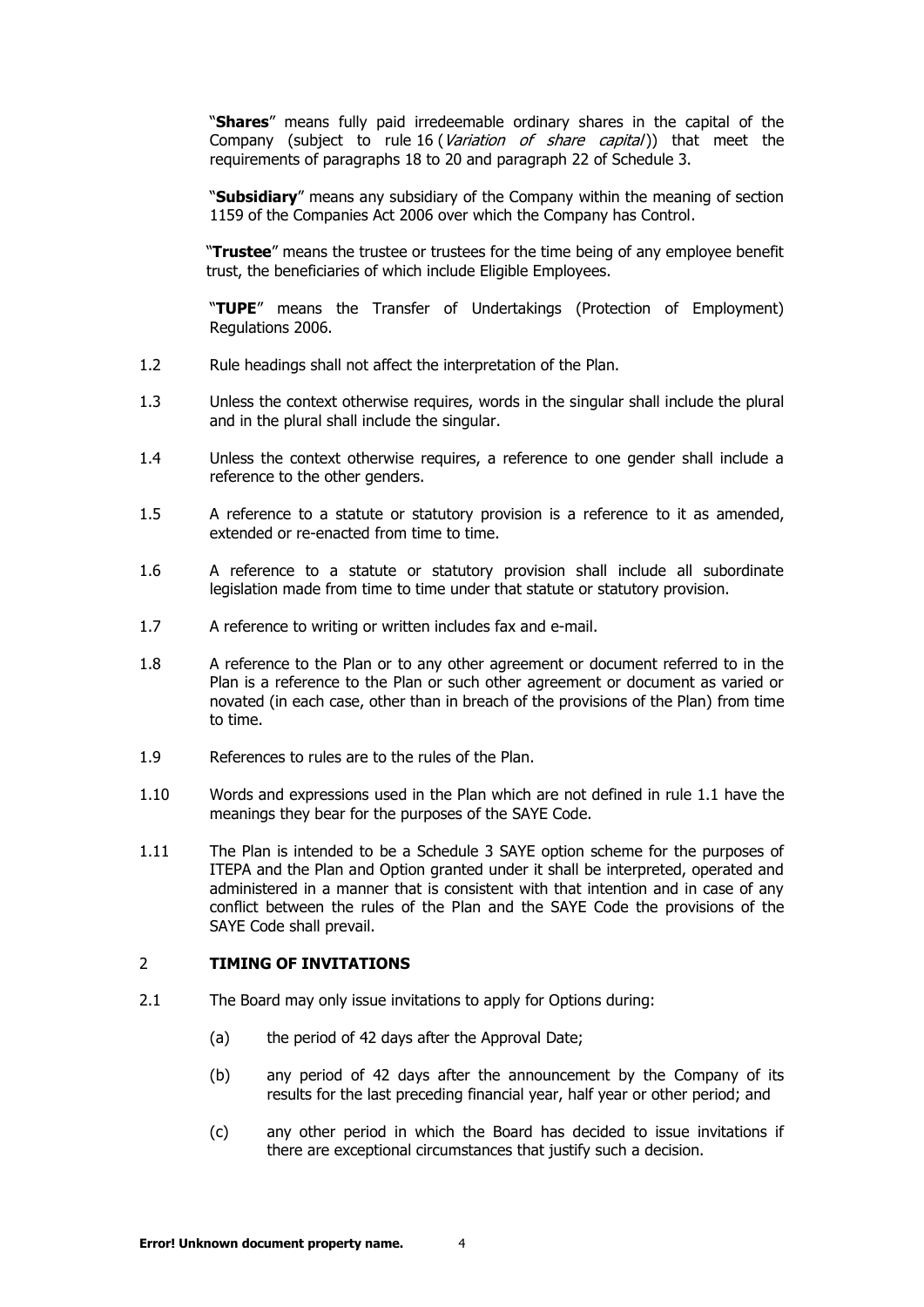# <span id="page-6-0"></span>3 **DECISIONS REGARDING INVITATIONS**

- <span id="page-6-6"></span><span id="page-6-4"></span>3.1 On each occasion that the Board decides to issue invitations to apply for Options, the Board must decide:
	- (a) whether or not Repaid Amounts will be taken to include a bonus;
	- (b) whether to invite applications for three-year Options or five-year Options or to offer those receiving invitations a choice between those Option periods;
	- (c) the minimum monthly contribution to be made to a Savings Contract that must be neither:
		- $(i)$  less than £5 (or any other minimum specified in the HM Treasury specifications for certified savings arrangements in force at the relevant time); nor
		- (ii) more than £10 (or any other amount specified in paragraph 25(3)(b) of Schedule 3 at the relevant time);
	- (d) the maximum number (if any) of Shares over which Options may be granted on this occasion; and
	- (e) the minimum period of Continuous Service (if any).

#### <span id="page-6-7"></span><span id="page-6-3"></span><span id="page-6-1"></span>4 **INVITATIONS MUST BE ISSUED TO ALL ELIGIBLE EMPLOYEES**

On each occasion that the Board decides to issue invitations to apply for Option, those invitations must be sent to all Eligible Employees.

#### <span id="page-6-2"></span>5 **CONTENT OF INVITATIONS**

- 5.1 Invitations must be in a form approved by the Board and must:
	- (a) comply with rule [5.2;](#page-6-5)
	- (b) include or be accompanied by invitations to apply to enter into appropriate Savings Contracts; and
	- (c) include a statement that each invitation is subject to the rules of the Plan, the relevant Savings Contract prospectus and the SAYE Code and those provisions will prevail over any conflicting statement.
- <span id="page-6-5"></span>5.2 Each invitation must set out (without limitation):
	- (a) the minimum monthly contribution determined by the Board under rule  $3.1(c)$ ;
	- (b) the Exercise Price, or the method by which that Exercise Price will be notified to Eligible Employees;
	- (c) whether Repaid Amounts will be taken to include a bonus;
	- (d) any limit on the number of Shares that may be placed under Option determined under rule [3.1\(d\),](#page-6-7) and, if there is such a limit, that applications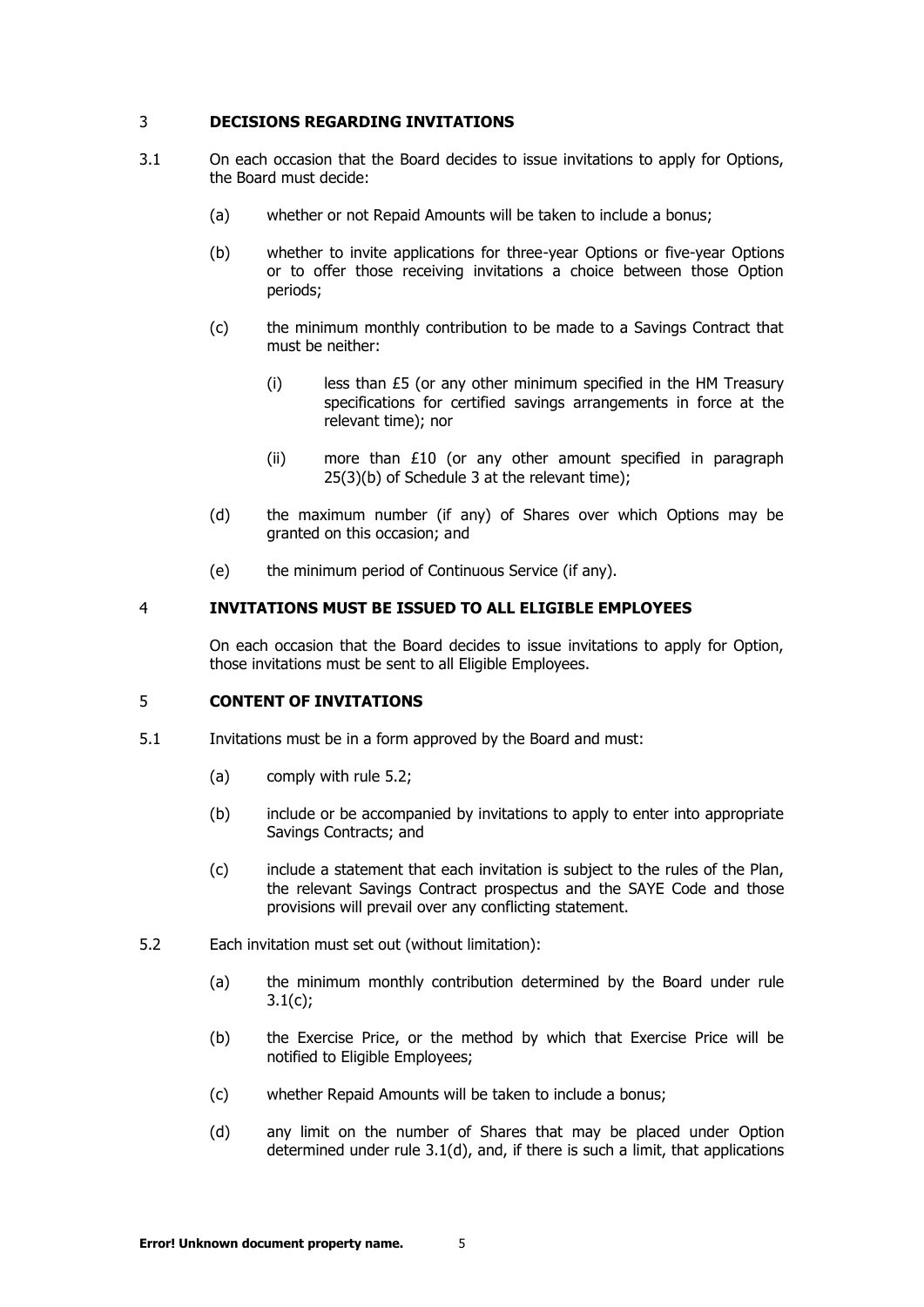will be scaled down in accordance with rule [8](#page-8-0) if applications are received in excess of the limit;

- (e) whether applications may be made for three-year Options or five-year Options or any specified combination of Option periods;
- (f) that, to be considered for the grant of Options, completed applications should be received by the Board, or any person nominated to receive applications on behalf of the Board, by a date falling not less than 14 days after the Invitation Date (unless otherwise agreed in advance with HMRC, if required); and
- (g) any minimum period of Continuous Service which applies for the purpose of determining who is an Eligible Employee; and
- (h) whether or not the Shares may be subject to any Restriction and if so the details of any such Restriction.
- 5.3 Any accidental failure or omission to deliver an invitation to any Eligible Employee will not invalidate the grant of Options.

## <span id="page-7-0"></span>6 **APPLICATIONS**

- 6.1 Each application for an Option must be in a form approved by the Board and must:
	- (a) state the period of the Option applied for;
	- (b) incorporate or be accompanied by a duly completed application form to enter into a Savings Contract, in which the applicant agrees to make a monthly contribution of a specified amount;
	- (c) state that, when aggregated with contributions made by the applicant under any other Savings Contracts linked to Schedule 3 SAYE option schemes, the proposed contribution will not exceed the maximum then permitted by paragraph 25(3)(a) of Schedule 3;
	- (d) if a limit has been specified under rule  $3.1(d)$ , state that, if applications are scaled down, the applicant agrees to the amendment or withdrawal of his application in accordance with rule [8](#page-8-0) ([Scaling down](#page-8-0));
	- (e) authorise and instruct the Board or any person authorised by the Board to deduct from the applicant's pay the appropriate monthly contributions; and pay those deductions to the relevant Savings Contract provider;
	- (f) include the applicant's agreement to be bound by the terms of the Plan; and
	- (g) state that the application is subject to these rules, the relevant Savings Contract prospectus and the SAYE Code and those provisions will prevail over any conflicting statement.

#### <span id="page-7-1"></span>7 **EXPECTED REPAYMENT TO EQUAL AGGREGATE EXERCISE PRICE**

7.1 The Expected Repayment under a Savings Contract must, as nearly as possible, equal the amount required to be paid to exercise the linked Option in full.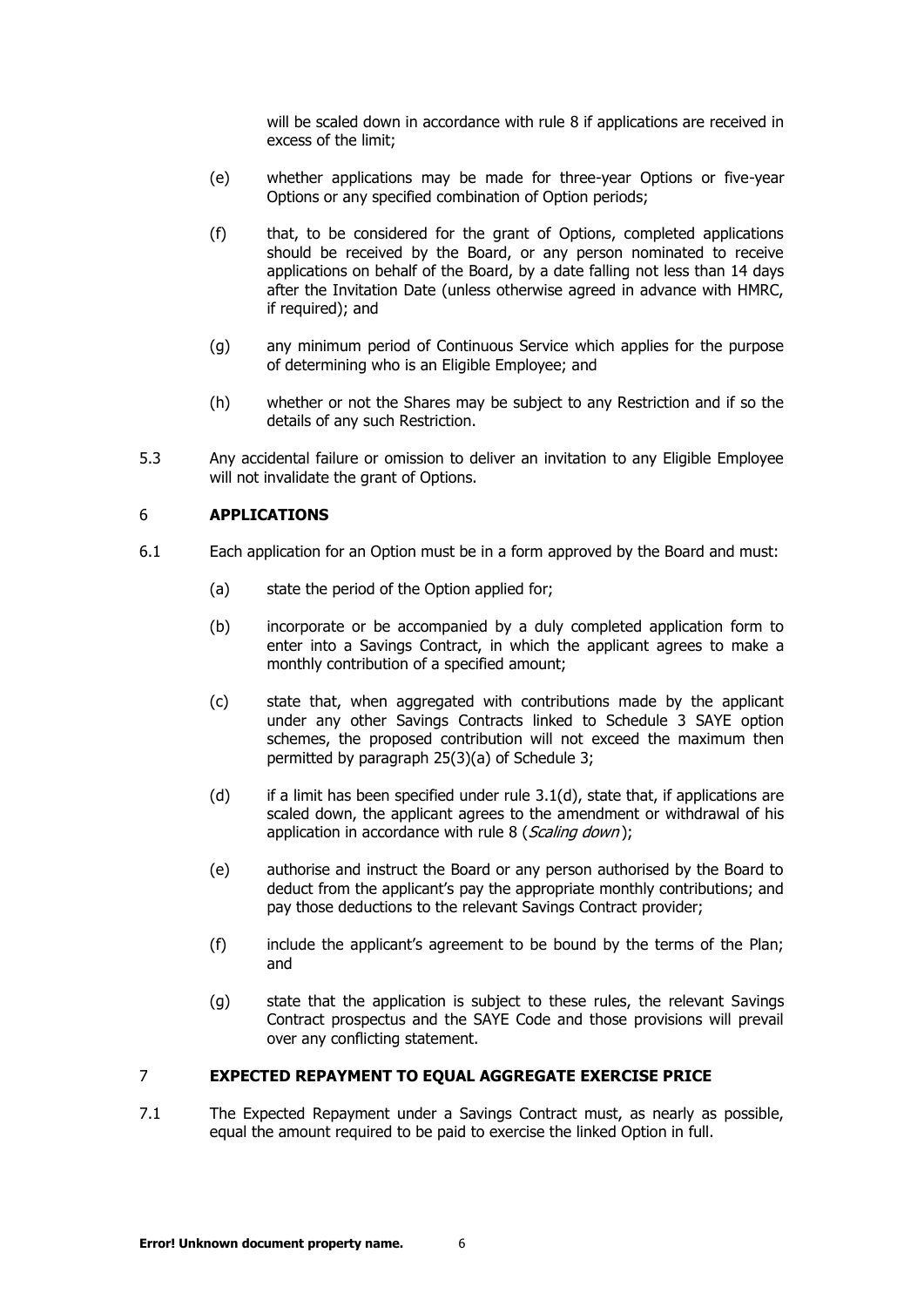7.2 Therefore, each application will be treated as being for an Option over the largest whole number of Shares that can be acquired at the relevant Exercise Price with the Expected Repayment under the linked Savings Contract.

## <span id="page-8-2"></span><span id="page-8-0"></span>8 **SCALING DOWN**

- 8.1 If valid applications are received for Options over a number of Shares in excess of that which the Board has determined to make available on a particular occasion or in excess of any limitation under rule [11](#page-9-1) ( $Plan$  limit), the Board shall, subject to complying with HMRC practice) scale down applications using one or more of the following methods (or such other method as may be permitted by HMRC at any time prior to the date of invitation) to the extent necessary to eliminate the excess:
	- (a) by reducing the amount of the monthly savings contribution chosen by each applicant pro rata (or, if the Board so determines on a basis which reduces larger monthly savings contributions by a greater amount than smaller monthly contributions) to the extent necessary provided that the reduced amount shall not be less than the minimum amount permitted under rule [3.1\(c\)](#page-6-6)
	- (b) the amount of any monthly savings contribution chosen by an applicant which exceeds such amount as the Board shall determine (not being less than the minimum amount specified under rule  $3.1(c)$ ) shall be taken as reduced to such amount;
	- (c) if the Expected Repayment under the Savings Contract would otherwise be taken as including a bonus, it should be taken as not including a bonus; and
	- (d) by deeming each choice of a five year Option as a three year Option.
- 8.2 If scaling back under rule [8.1](#page-8-2) does not make available sufficient Shares to allow all Eligible Employees who have made a valid application to be granted Options, the Board may either select applications by lot or decide not to accept any applications on that occasion.
- 8.3 If applications are scaled down, the monthly contributions under Savings Contracts which Eligible Employees have chosen shall, where necessary, be scaled down as appropriate.

# <span id="page-8-1"></span>9 **GRANT OF OPTIONS**

- 9.1 The Board must, on a single date which shall not be later than:
	- (a) where there has been no scaling down under rule [8](#page-8-0) (*[Scaling down](#page-8-0)*), the 30th day; or
	- (b) where there has been scaling down under rule  $8$  (*[Scaling down](#page-8-0)*), the 42nd day,

after the earliest date by reference to which the Exercise Price was calculated, grant all (but not some of) the Options for which valid application has been made by Eligible Employees (provided that they remain Eligible Employees on the Date of Grant).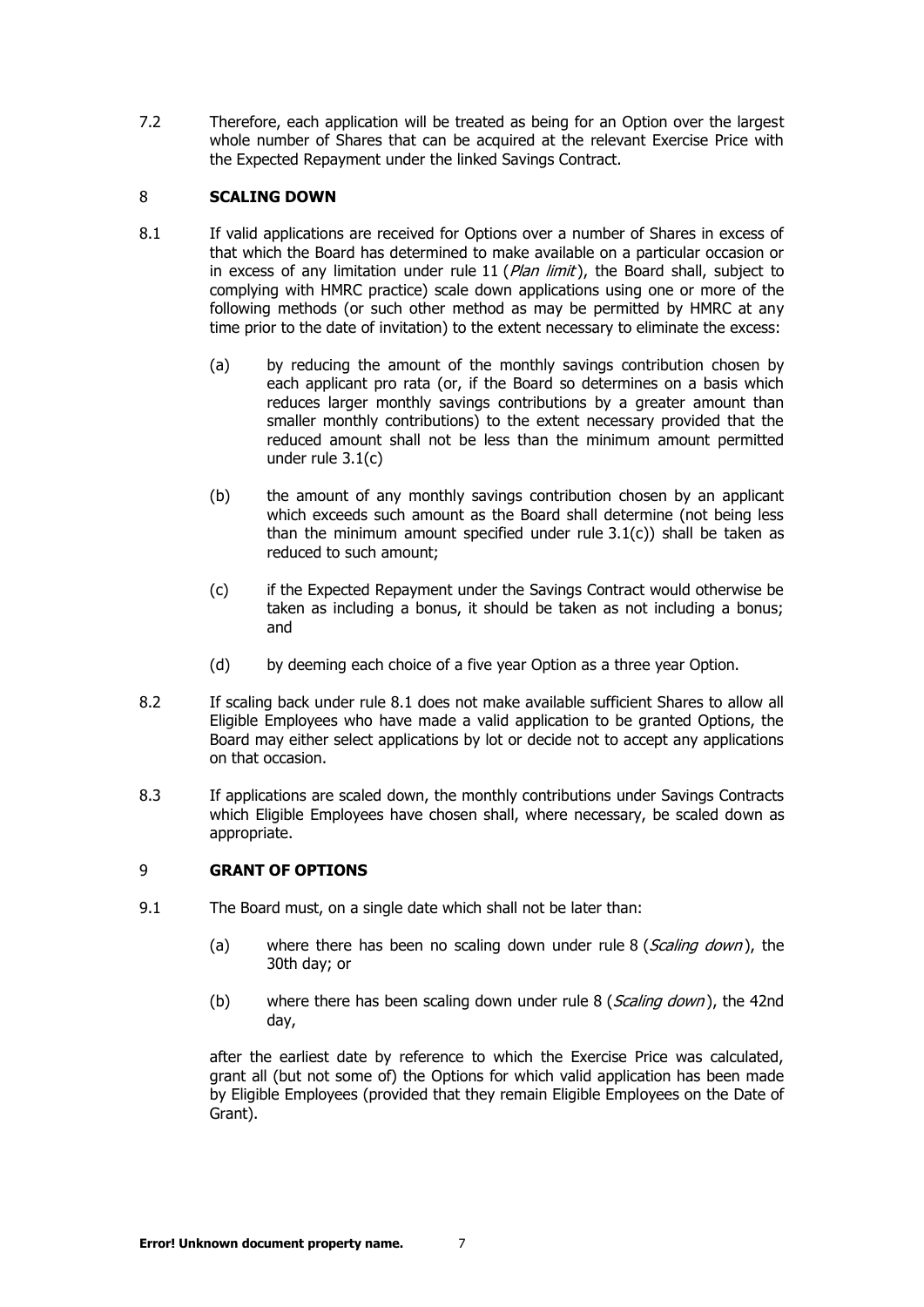- 9.2 Upon grant of the Options, the Board shall procure that each Option Holder is informed of whether any Restrictions apply to the Shares that are subject to an Option and, if any such Restrictions apply, of the details of any such Restrictions.
- 9.3 The Board must notify Option Holders whether or not the Repaid Amounts will be taken to include any bonus. This will be determined at the time of grant of each Option in accordance with rule [3.1\(a\)](#page-6-4) and rule [8](#page-8-0) ([Scaling down](#page-8-0))
- 9.4 As soon as practicable after the Date of Grant, the Board shall procure the issue of an Option certificate to each Option Holder.
- 9.5 Options shall be granted by the Company in a manner approved by the Board. The Company may grant any number of Options by way of a single deed poll. No cash payment shall be made for the grant of an Option.
- 9.6 No Option shall be granted under the Plan more than ten years after the Approval Date.
- <span id="page-9-2"></span>9.7 Every Option granted hereunder shall be personal to the Option Holder and, except to the extent necessary to enable a personal representative to exercise the Option following the death of an Option Holder, neither the Option nor the benefit thereof may be transferred, assigned, charged or otherwise alienated. Any transfer of an Option otherwise than as permitted under this rule [9.7](#page-9-2) shall cause the Option to lapse.

# <span id="page-9-0"></span>10 **INDIVIDUAL LIMIT**

No individual shall be granted an Option if the entry into the related Savings Contract would result in the monthly contributions under that Savings Contract, when added to the sum of his monthly contributions under any other subsisting Savings Contracts (and, if the Board so determines from time to time, under any Savings Contract previously entered into by the Option Holder and subsequently cancelled without the related Option being exercised and which, but for the cancellation, would otherwise have remained outstanding at the Invitation Date) exceeding  $£500$  (or such other amount as is for the time being permitted under paragraph 25(3) of Schedule 3 and approved by the Board). No individual shall be permitted to make a monthly contribution of less than the minimum amount specified under rule [3.1\(c\).](#page-6-6)

## <span id="page-9-1"></span>11 **PLAN LIMIT**

- 11.1 Subject to rule [11.2,](#page-9-3) at the proposed Date of Grant, the aggregate number of Shares which may be utilised for the purposes of the Plan shall not exceed such number of Shares which, when added to the total number of Shares utilised under the Plan and any other arrangement established by the Company to provide employees and or directors with Shares during the previous ten years, does not exceed 10% of the ordinary share capital of the Company in issue at the time.
- <span id="page-9-3"></span>11.2 In determining the above limit:
	- (a) Shares are treated as utilised if they have been issued or may be issued for the purposes of satisfying an award;
	- (b) the number of Shares utilised includes:
		- (i) Shares which have been issued or may be issued to the Trustee to satisfy awards; and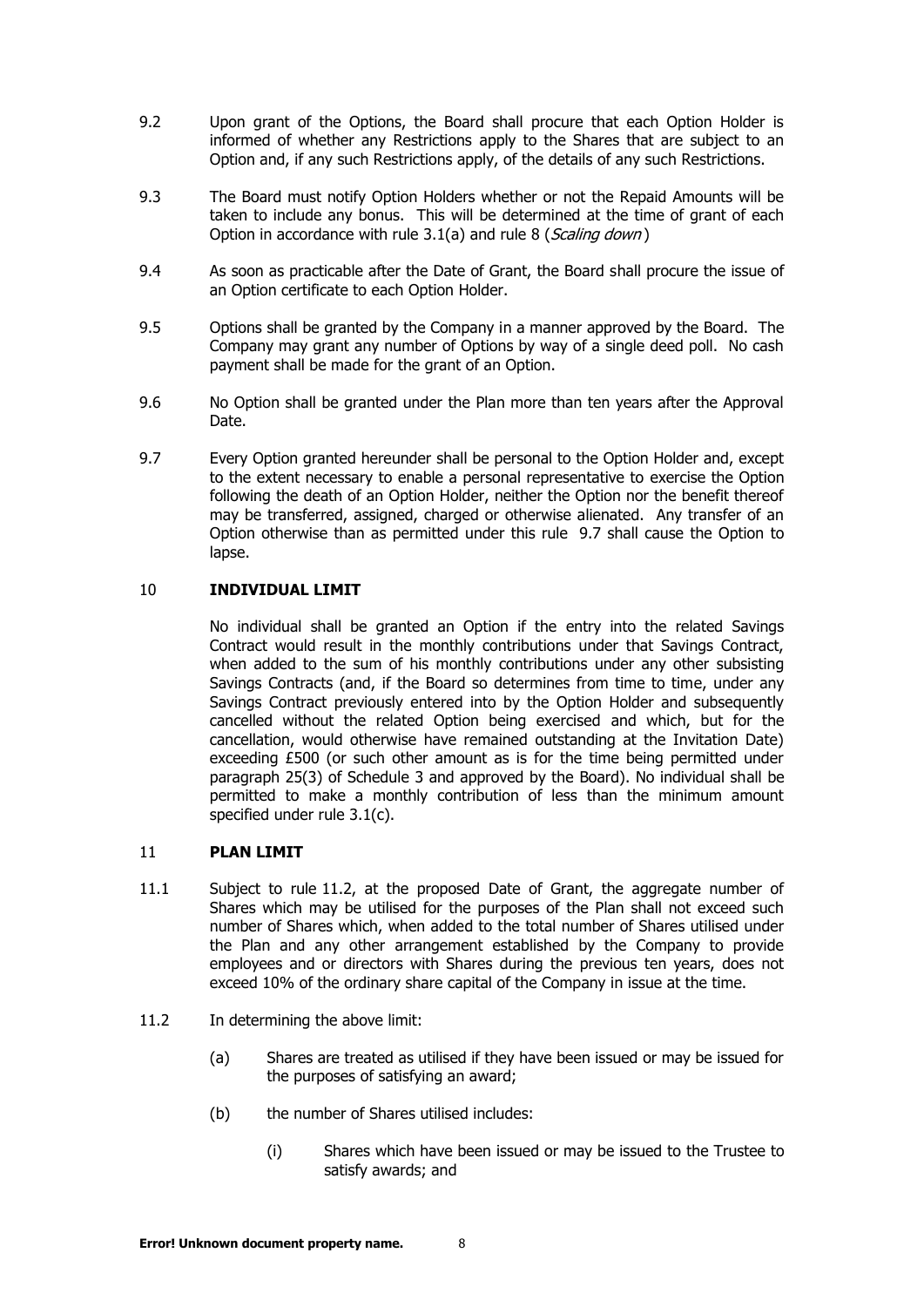- (ii) treasury shares which have been or may be transferred out of treasury to satisfy awards (unless the Board determines that it is no longer best practice to include these);
- (c) the number of Shares utilised does not include:
	- (i) any Shares purchased through any stock exchange or off-market; or
	- (ii) any Shares where the right to acquire such Shares is released or lapses in part or in whole.

# <span id="page-10-0"></span>12 **EXERCISE AND LAPSE OF OPTIONS**

- <span id="page-10-3"></span>12.1 Save as otherwise permitted under the rules of the Plan, an Option may only be exercised:
	- (a) during the six months following the Bonus Date relating to it; and
	- (b) by an Option Holder who is, at the date of exercise, a director or employee of a Constituent Company,

and, if not exercised, shall lapse at the end of the six month period following the Bonus Date.

- <span id="page-10-1"></span>12.2 Where an Option Holder ceases to hold Scheme-related Employment before the expiry of six months after the Bonus Date:
	- (a) on retirement; or
	- (b) by reason of Redundancy; or
	- (c) by reason of injury or disability; or
	- (d) because of a relevant transfer within the meaning of TUPE; or
	- (e) where the Option Holder is a director or employee of a Related Company that company ceasing to be a Related Company by reason of a change of control (as determined in accordance with sections 450 and 451 of the Corporation Tax Act 2010); or
	- (f) because the business (or part of a business) in which the Option Holder is employed is transferred to a person which is not an Associated Company where the transfer is not a relevant transfer within the meaning of TUPE,

he may exercise any outstanding Options within six months of the date on which his Scheme-related Employment ceased, failing which exercise the Options shall lapse automatically provided that the Options may not be exercised more than six months following the relevant Bonus Date.

<span id="page-10-2"></span>12.3 Where an Option Holder ceases to hold Scheme-related Employment before the expiry of six months after the Bonus Date for any other reason other than dismissal for gross misconduct, breach of contract or serious shortfall in performance, he may exercise any outstanding Options which were granted more than three years before the date he ceased to hold Scheme-related Employment within six months of the date on which his Scheme-related Employment ceased, failing which exercise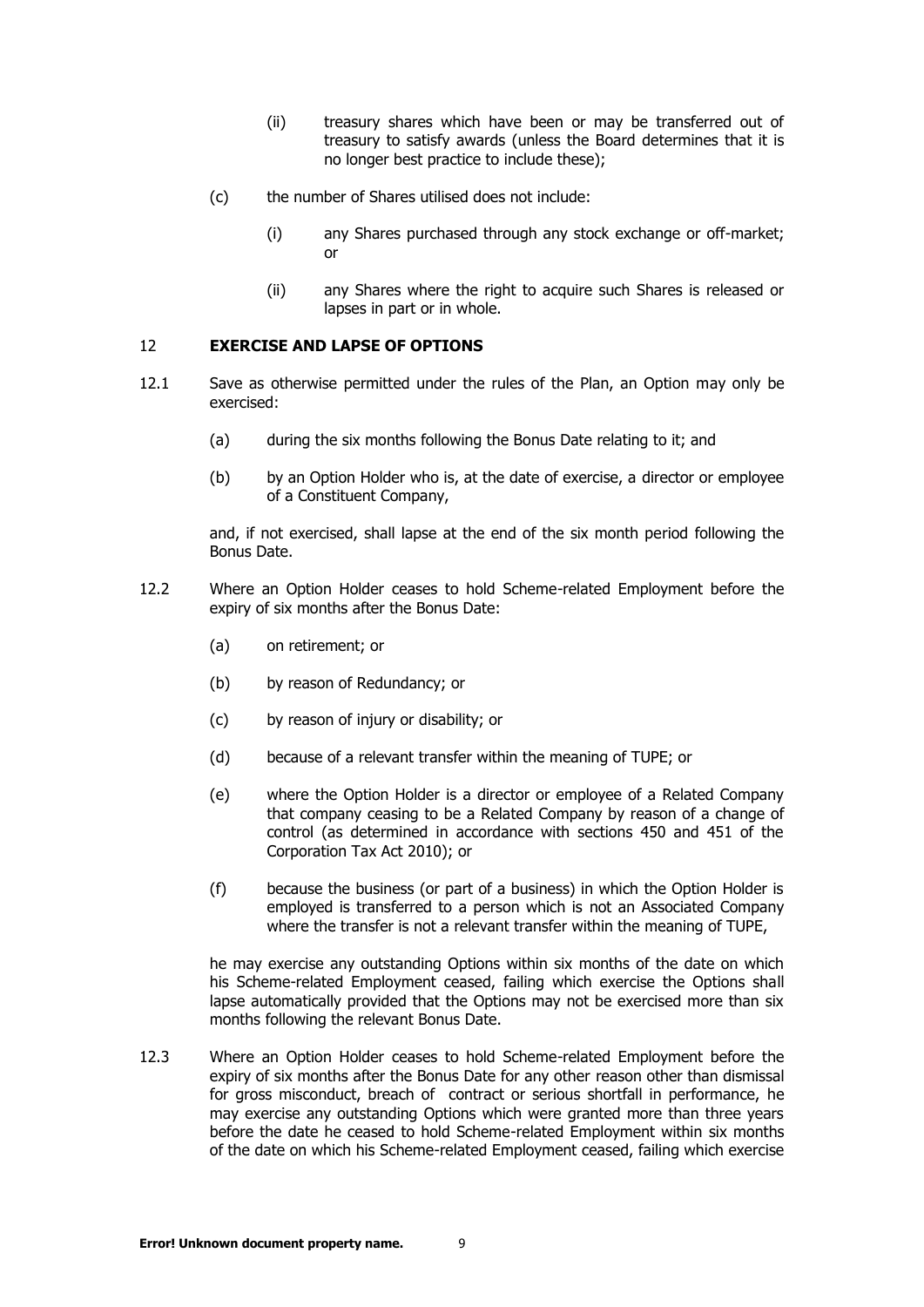the Options shall lapse automatically, provided that the Options may not be exercised more than six months following the relevant Bonus Date.

- <span id="page-11-2"></span>12.4 Where an Option Holder ceases to be a director or employee of a Constituent Company before the expiry of six months after the Bonus Date in any circumstances other than those set out in rule [12.2,](#page-10-1) rule [12.3](#page-10-2) and rule [12.5,](#page-11-1) his Options shall lapse automatically.
- <span id="page-11-1"></span>12.5 Subject to rule [15.5](#page-14-0) but regardless of any other rule, an Option Holder dies while in service or at any time after leaving service when he holds an Option, such Option may be exercised by his personal representatives at any time within the twelve month period following:
	- (a) the date of death, if such death occurred before the relevant Bonus Date; and
	- (b) the Bonus Date, in the event of his death within six months after the relevant Bonus Date.
- 12.6 For the purposes of rule [12.2](#page-10-1) to rule [12.4,](#page-11-2) an Option Holder shall not be treated as ceasing to hold Scheme-related Employment until:
	- (a) he ceases to hold any office or employment in the Company or any Related Company;
	- (b) being a director or employee who is absent from work wholly or partly because of maternity, paternity leave or shared parental leave (as appropriate), ceases to be entitled to exercise any statutory or contractual right to return to work.
- 12.7 Notwithstanding rule [12.1\(b\)](#page-10-3) if, at the Bonus Date, an Option Holder holds an office or employment in a company which is not a Constituent Company but is an Associated Company, Options may be exercised within (but no later than) six months following the Bonus Date.
- 12.8 If, before the Option has become exercisable, the Option Holder:
	- (a) gives notice, or is deemed to have given notice, under the terms of the related Savings Contract that he intends to stop paying contributions to that Savings Contract; or
	- (b) makes an application for repayment of the related Savings Contract,

the Option shall automatically lapse.

<span id="page-11-0"></span>12.9 If an Option Holder is declared bankrupt, his Options shall automatically lapse.

# 13 **MANNER OF EXERCISE OF OPTIONS**

- 13.1 An Option may only be exercised with monies as nearly as possible equal to but not exceeding the Repaid Amount under the related Savings Contract. No account shall be taken of any repayment of any contribution the due date of which arises after the date of repayment, or any bonus or interest in respect of that contribution.
- 13.2 An Option Holder may exercise his Option on one occasion only, in whole or in part, by giving notice in writing to the Company or to such other person, as the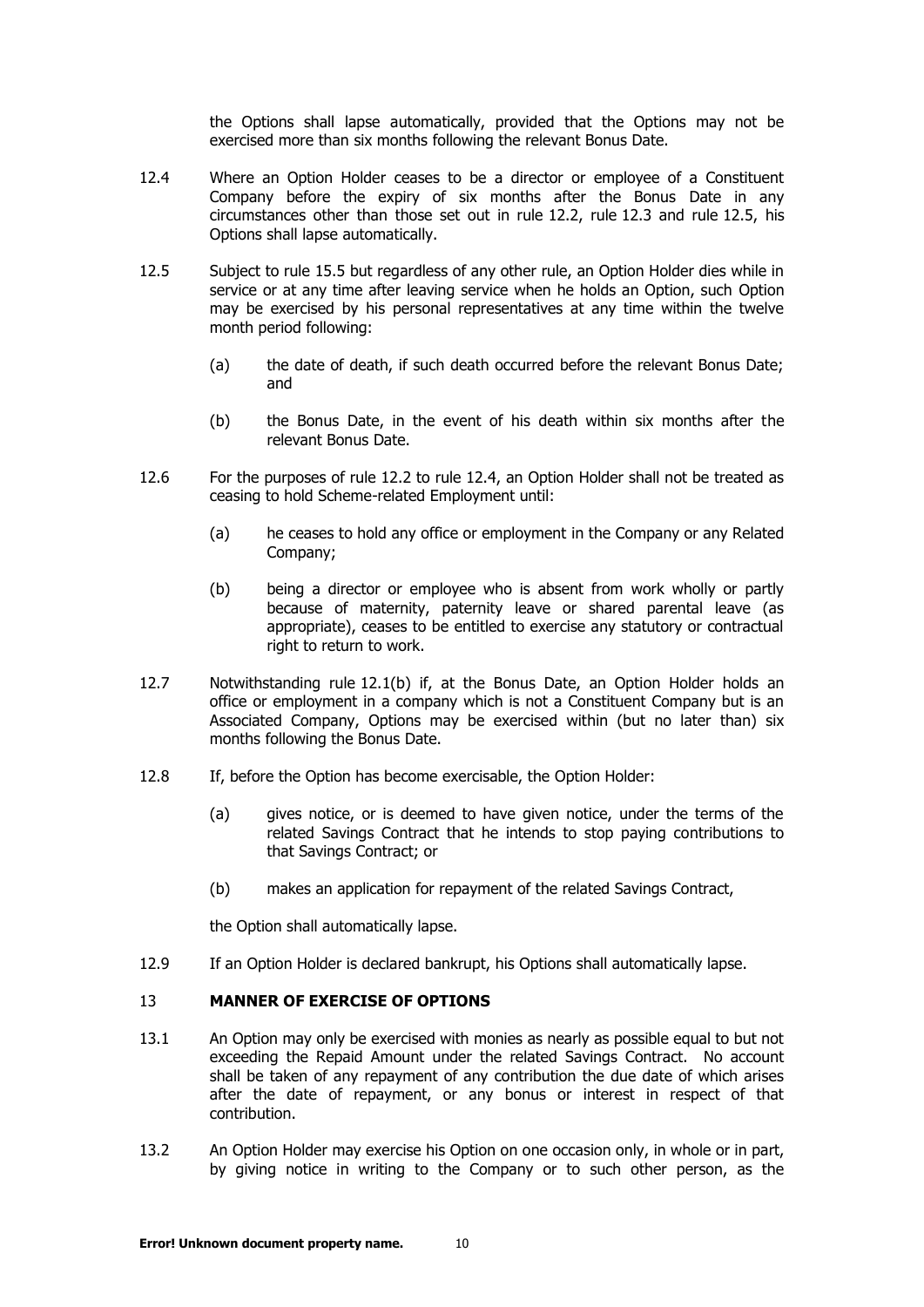Company may direct in the prescribed form specifying the number of Shares in respect of which the Option is being exercised and enclosing payment in full of the aggregate Exercise Price of those Shares or authority to the Company to withdraw and apply monies equal to the Exercise Price from the related Savings Contract, or in such other manner including through an online facility as the Board may determine, together with evidence of closure of the related Savings Contract. If the Option is exercised in respect of some only of the Shares comprised in the Option, the Option in respect of the balance shall thereupon lapse automatically.

- 13.3 Shares must be allotted and issued (or transferred, as appropriate) within 30 days after a valid Option exercise, subject to the other rules of the Plan.
- 13.4 Except for any rights determined by reference to a date before the date of allotment, Shares allotted and issued in satisfaction of the exercise of an Option will rank equally in all respects with the other shares of the same class in issue at the date of allotment.
- 13.5 Shares transferred in satisfaction of the exercise of an Option must be transferred free of any lien, charge or other security interest, and with all rights attaching to them, other than any rights determined by reference to a date before the date of transfer.
- 13.6 If the Shares are listed or traded on any stock exchange, the Company must apply to the appropriate body for any newly issued Shares allotted on exercise of an Option to be listed or admitted to trading on that exchange.

#### <span id="page-12-0"></span>14 **RELATIONSHIP WITH EMPLOYMENT CONTRACT**

- 14.1 The rights and obligations of any Option Holder under the terms of his office or employment with any company will not be affected by being an Option Holder.
- 14.2 The value of any benefit realised under the Plan by Option Holders will not be taken into account in determining any pension or similar entitlements.
- 14.3 Option Holders and the directors and employees of Constituent Companies and Associated Companies of the Company (past and present) have no rights (and an individual who participates in the Plan waives all and any rights) to compensation or damages on account of any loss in respect of Options or the Plan where such loss arises (or is claimed to arise), in whole or in part, from termination of office or employment with any company. This exclusion of liability applies however termination of office or employment is caused and however compensation or damages may be claimed.
- 14.4 Option Holders and the directors and employees of Constituent Companies and Associated Companies of the Company (past and present) have no rights to compensation or damages on account of any loss in respect of Options or the Plan where such loss arises (or is claimed to arise), in whole or in part, from:
	- (a) any company ceasing to be a Constituent Company;
	- (b) any company ceasing to be an Associated Company of the Company;
	- (c) the transfer of any business from a Constituent Company to any person which is neither a Constituent Company nor an Associated Company of the Company;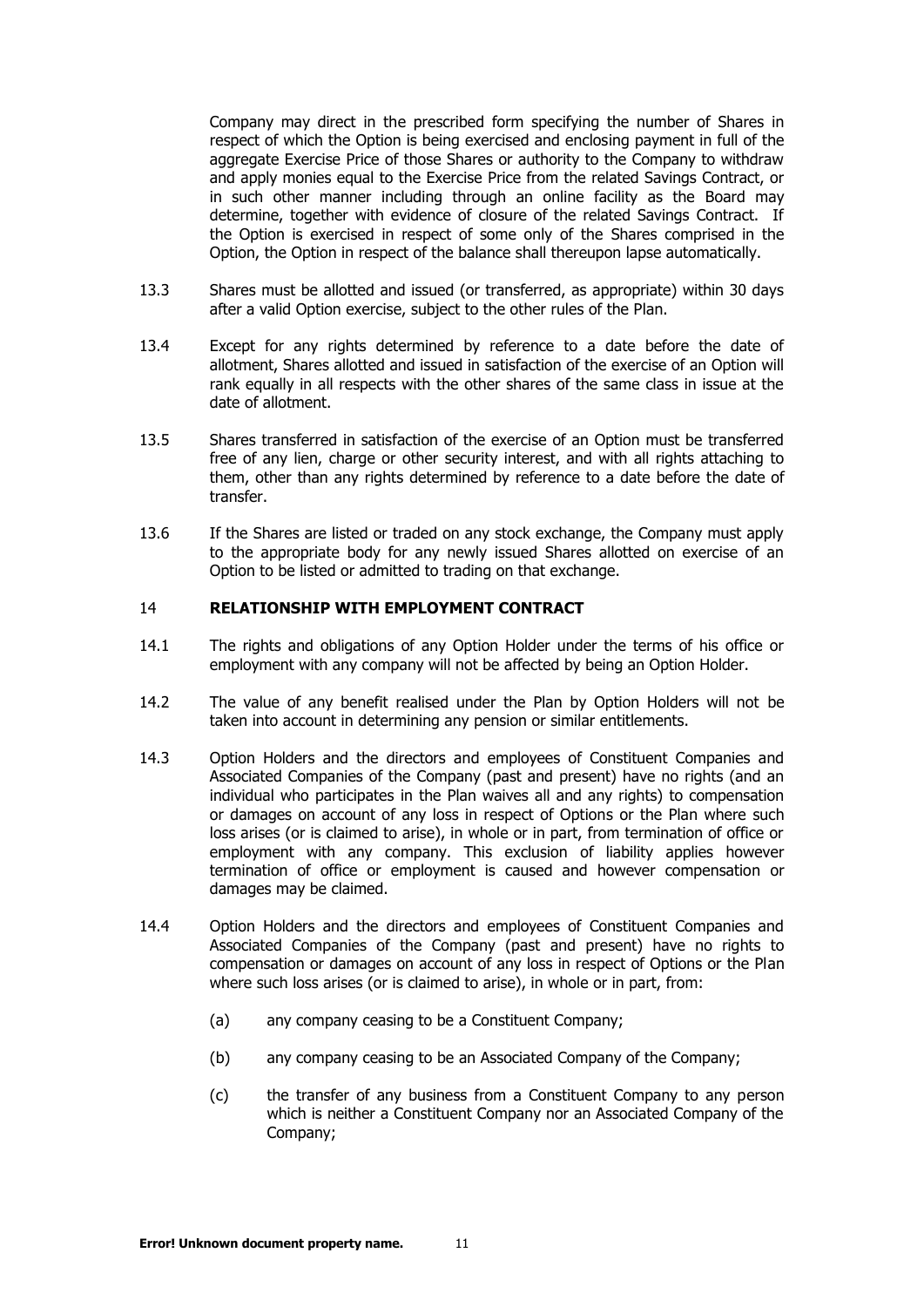- (d) the transfer of any business from a Constituent Company to an Associated Company of the Company which is not a Constituent Company;
- (e) any change to invitations made under the Plan, including any variation of their terms or timing, or their complete suspension or termination;
- (f) the lapse of any Option;
- (g) any failure by the Board to nominate a Subsidiary to be a Constituent Company; or
- (h) any failure by the Board to make an invitation to apply for an Option to any person who is not at the relevant time an Eligible Employee, where it is in the Board's discretion to do so.

This exclusion of liability applies however the relevant circumstances are caused, and however compensation or damages may be claimed.

# <span id="page-13-2"></span><span id="page-13-0"></span>15 **CORPORATE EVENTS**

- <span id="page-13-3"></span>15.1 If any person (either alone or together with any person acting in concert with him) makes:
	- (a) a general offer to acquire the whole of the issued ordinary share capital of the Company (other than those shares already owned by the offeror and/or any person connected with the offeror) which is made on a condition such that if it is satisfied the person making the offer will have Control of the Company; or
	- (b) a general offer to acquire all the shares in the Company which are of the same class as the Shares (other than those shares already owned by the offeror and/or any person connected with the offeror),

the Company shall, as soon as reasonably practicable thereafter give notice to each Option Holder of such general offer and each Option Holder may subject to rule [12](#page-10-0) (*[Exercise and Lapse of Options](#page-10-0)*) exercise his Options within the period of six months following the date on which the offer becomes or is declared unconditional in all respects provided that an Option may not be exercised more than six months after the relevant Bonus Date. If not exercised, the Options shall, subject to rule [15.6](#page-14-1) and without prejudice to the operation of rule [15.9](#page-15-0) lapse automatically upon the expiry of such six month period provided that if an event as described in rule [15.2](#page-13-1) occurs during such six month period, the period during which the Options may be exercised shall be the shorter of the periods specified under this rule [15.1](#page-13-2) and rule [15.2.](#page-13-1)

For the purposes of rule [15.1](#page-13-2) the general offer referred to in rule [15.1\(a\)](#page-13-3) and rule 15.1(b) may be made to different shareholders by different means.

<span id="page-13-1"></span>15.2 If any person becomes bound or entitled to give a notice under sections 979 to 982 (inclusive) or sections 983 to 985 (inclusive) of the Companies Act 2006 to acquire Shares, each Option Holder may subject to rule [12](#page-10-0) (*[Exercise and Lapse of Options](#page-10-0)*) exercise his Options at any time when that person remains so entitled or bound, provided that an Option may not be exercised more than six months after the relevant Bonus Date. If not exercised, the Options shall, subject to rule [15.6](#page-14-1) and without prejudice to the operation of rule [15.9](#page-15-0) lapse automatically upon the expiry of such period.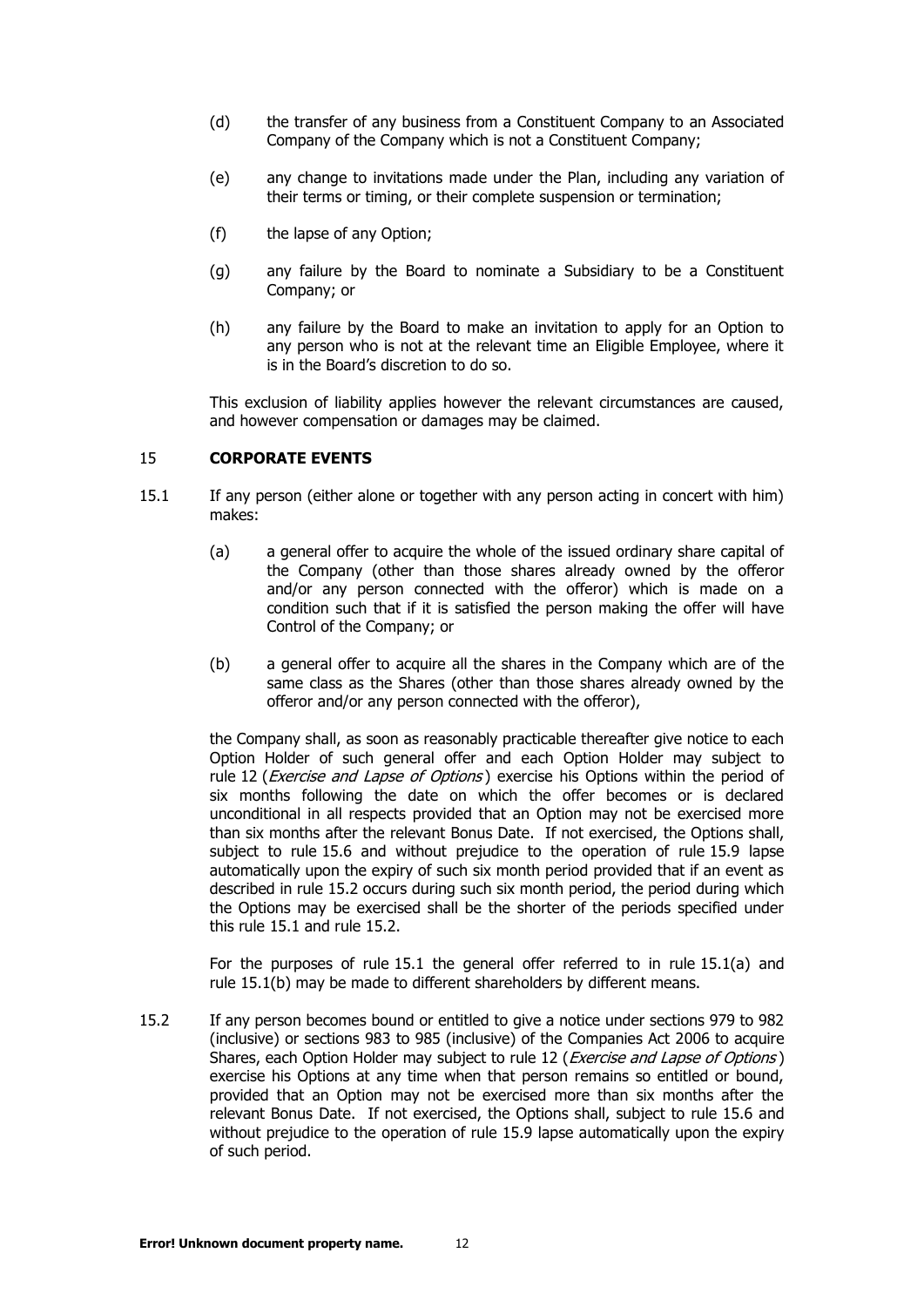- 15.3 If under section 899 or section 901F of the Companies Act 2006 the court sanctions a compromise or arrangement applicable to or affecting:
	- (a) all the ordinary share capital of the Company or all the Shares; or
	- (b) all the shares, or all the shares of that same class, which are held by a class of shareholders identified otherwise than by reference to their employment or directorships or their participation in a Schedule 3 SAYE option scheme

any outstanding Options may subject to rule [12](#page-10-0) (*[Exercise and Lapse of Options](#page-10-0)*) be exercised within six months following the date on which the court sanctions the compromise or arrangement provided that an Option may not be exercised more than six months after the relevant Bonus Date. If not exercised, the Options shall, subject to rule [15.6](#page-14-1) and without prejudice to the operation of rule [15.9,](#page-15-0) lapse automatically upon the expiry of such six month period.

- <span id="page-14-2"></span>15.4 If shareholders become bound by a non-UK reorganisation (as defined in paragraph 47A of Schedule 3) that is applicable to or affecting:
	- (a) all the ordinary share capital of the Company or all the Shares; or
	- (b) all the shares, or all the shares of that same class, which are held by a class of shareholders identified otherwise than by reference to their employment or directorships or their participation in a Schedule 3 SAYE option scheme

any outstanding Options may subject to rule [12](#page-10-0) (*[Exercise and Lapse of Options](#page-10-0)*) be exercised within six months following the date on which shareholders become so bound provided that an Option may not be exercised more than six months after the relevant Bonus Date. If not exercised, the Options shall, subject to rule [15.6](#page-14-1) and without prejudice to the operation of rule [15.9,](#page-15-0) lapse automatically upon the expiry of such six month period.

- <span id="page-14-0"></span>15.5 If notice is duly given of a resolution for a voluntary winding up of the Company then an Option Holder may subject to rule [12](#page-10-0) (*[Exercise and Lapse of Options](#page-10-0)*) exercise his Options within the period of six months following the date on which the resolution is passed, failing which exercise the Options shall lapse automatically upon the expiry of such six month period provided that an Option may not be exercised more than six months after the relevant Bonus Date.
- <span id="page-14-1"></span>15.6 Notwithstanding any provision of rule [15.1](#page-13-2) to rule [15.5](#page-14-0) to the contrary, if any Option has become exercisable under rule [12.5](#page-11-1) and time is running under one of the 12 month periods specified in rule [12.5,](#page-11-1) such Option shall lapse only on the expiry of the relevant 12 month period under rule [12.5](#page-11-1) and not under any period specified in rule [15.1](#page-13-2) to rule [15.5.](#page-14-0)
- 15.7 If as a result of a relevant event (as defined in paragraph 37(6C) of Schedule 3), the Shares under Option no longer meet the requirements of Part 4 of Schedule 3, each Option Holder may subject to rule [12](#page-10-0) (*[Exercise and Lapse of Options](#page-10-0)*) exercise his Options for the period of 20 days following the date on which the relevant event occurs, notwithstanding that the Shares no longer meet the relevant requirements provided that an Option may not be exercised more than six months after the relevant Bonus Date. Failing any permitted exercise, the Options shall, subject to rule [15.6](#page-14-1) and without prejudice to the operation of rule [15.9,](#page-15-0) lapse automatically upon the expiry of such 20 day period.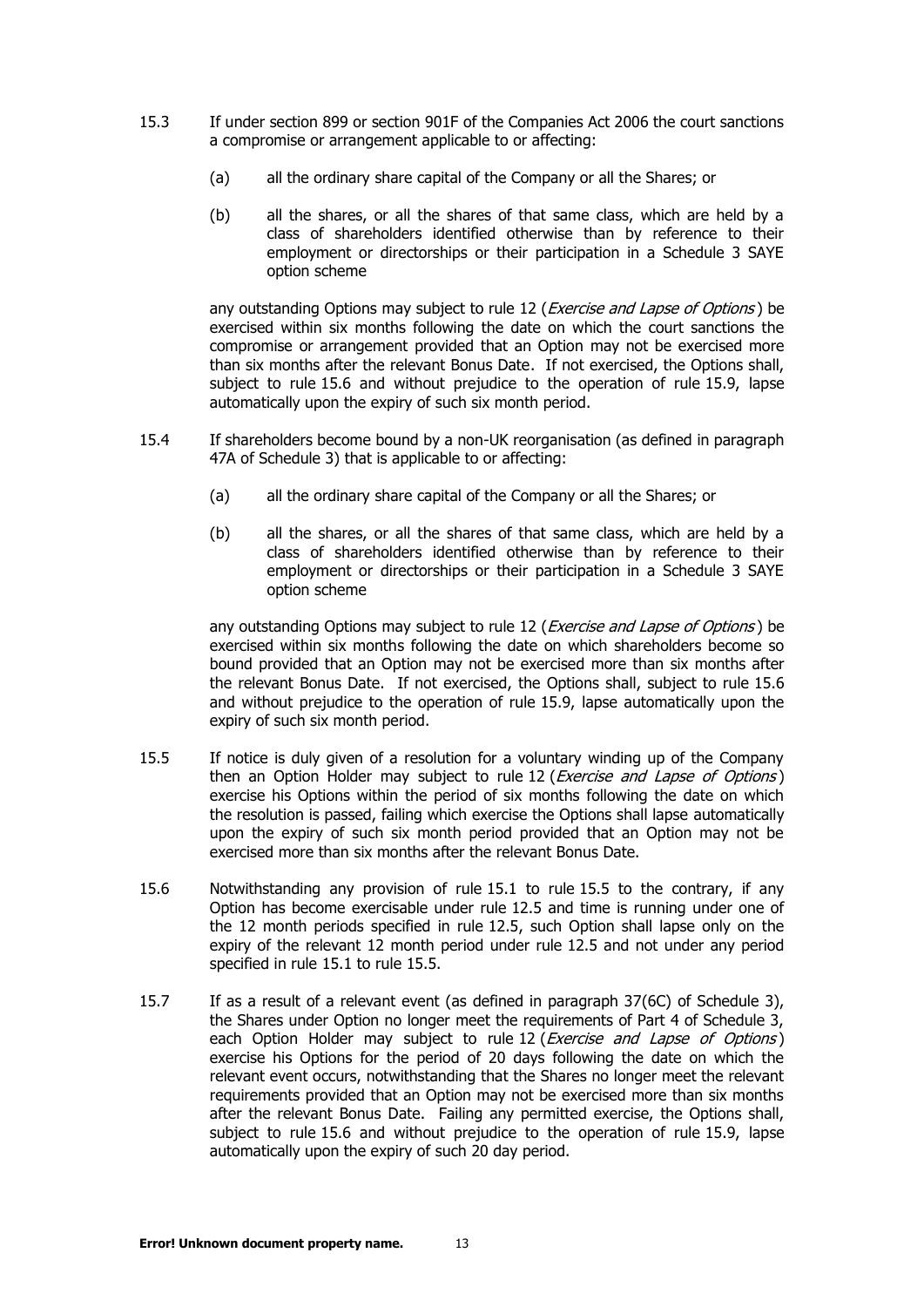15.8 An Option which is exercised no earlier than 20 days before the date of an event occurring under rule [15.1](#page-13-2) to rule [15.4](#page-14-2) is to be treated as if it had been exercised in accordance with rule [15.1](#page-13-2) to rule [15.4](#page-14-2) (as the case may be) provided that any such exercise in anticipation of such event shall be treated as having had no effect if such event does not occur during the period of 20 days beginning when the Option is exercised.

#### <span id="page-15-2"></span><span id="page-15-1"></span><span id="page-15-0"></span>15.9 If any company (the "**acquiring company**"):

- <span id="page-15-3"></span>(a) obtains Control of the Company as a result of making:
	- (i) a general offer to acquire the whole of the issued ordinary share capital of the Company (other than those shares which are already owned by him and/or any person connected with him) which is made on a condition such that if it is satisfied the acquiring company will have Control of the Company; or
	- (ii) a general offer to acquire all the shares of the same class as those subject to the Options (other than those shares which are already owned by him and/or any person connected with him);

(For the purposes of rule [15.9\(a\)](#page-15-1) the general offer referred to in rule rule [15.9\(a\)\(i\)](#page-15-2) and rule [15.9\(a\)\(ii\)\)](#page-15-3) may be made to different shareholders by different means.); or

- <span id="page-15-4"></span>(b) obtains Control of the Company in pursuance of a compromise or arrangement sanctioned by the Court under section 899 or 901F of the Companies Act 2006; or
- <span id="page-15-5"></span>(c) obtains Control of the Company as a result of a non-UK company reorganisation (as defined in paragraph 47A of Schedule 3) which has become binding on the shareholders covered by it; or
- <span id="page-15-6"></span>(d) becomes bound or entitled to acquire shares in the Company under sections 979 to 982 (inclusive) or sections 983 to 985 (inclusive) of the Companies Act 2006,

#### (each a "**Rollover Event**")

each Option Holder may at any time within:

- $(A)$  in the case of a Rollover Event falling within rule [15.9\(a\)](#page-15-1) the period of 6 months beginning with the date on which Control is obtained and all conditions to which the offer is made subject are satisfied;
- (B) in the case of a Rollover Event falling within rule [15.9\(b\),](#page-15-4) the period of 6 months beginning with the date on which the court sanctions the compromise or arrangement;
- $(C)$  in the case of a Rollover Event falling within rule [15.9\(c\),](#page-15-5) the period of 6 months beginning with the date on which the non-UK company reorganisation becomes binding on the shareholders covered by it; and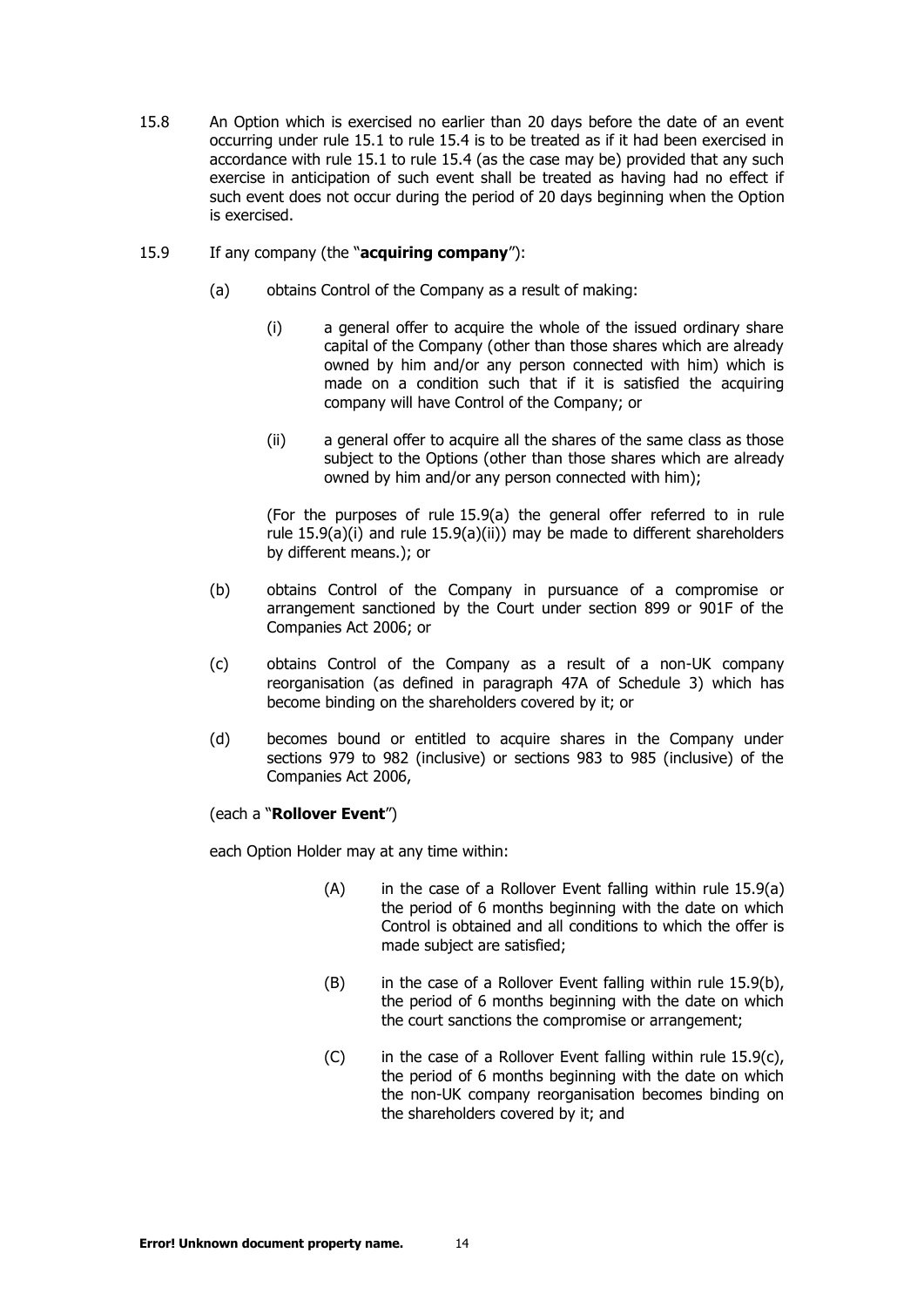(D) in the case of a Rollover Event falling within rule 15.9(d), the period during which the acquiring company [remains](#page-15-6) bound or entitled as mentioned in that rule,

by agreement with the acquiring company release any Option which has not lapsed (the "**old option**") in consideration of the grant to him of an option (the "**new option**") which is equivalent to the old option but relates to shares in a different company (whether the acquiring company itself or another company falling within paragraph 18(b) or (c) of Schedule 3).

- 15.10 The new option shall not be regarded for the purposes of rule [15.9](#page-15-0) as equivalent to the old option unless the conditions set out in paragraph 39(4) of Schedule 3 are satisfied and, in relation to the new option, the provisions of the Plan shall be construed as if:
	- (a) the new option was an option granted under the Plan at the same time as the old option;
	- (b) references to the Company were references to the acquiring company (or to any other company whose shares are subject to the new options as the context may require) provided that references to Constituent Company and Subsidiary shall continue to be construed as if references to the Company within these definitions were to Stenham Limited;
	- (c) references to Shares were references to the shares subject to the new options;
	- (d) the Savings Contract made in connection with the old option had been made in connection with the new option; and
	- (e) the Bonus Date in relation to the new option was the same as that in relation to the old option.

The Company shall remain the scheme organiser of the Plan (as defined in paragraph 2(2) of Schedule 3) following the release of the old options and the grant of the new options.

## <span id="page-16-0"></span>16 **VARIATION OF SHARE CAPITAL**

If there is any variation of the share capital of the Company (whether that variation is a capitalisation issue (other than a scrip dividend), rights issue, consolidation, subdivision or reduction of capital or otherwise), which affects (or may affect) the value of Options, the Board may adjust the number and description of Shares subject to each Option and/or the Exercise Price of each Option in a manner that the Board, in its reasonable opinion, considers to be fair and appropriate. However:

- (a) if it is intended that the Plan shall continue as a Schedule 3 SAYE option scheme, no adjustment shall take effect if it would result in the requirements of the SAYE Code not being met in relation to any Option;
- (b) the total Market Value of Shares subject to the Option must be substantially the same immediately after the variation of share capital as immediately before the variation of share capital;
- (c) the total amount payable on the exercise of any Option immediately after the variation of share capital must be substantially the same as immediately before the variation in share capital; and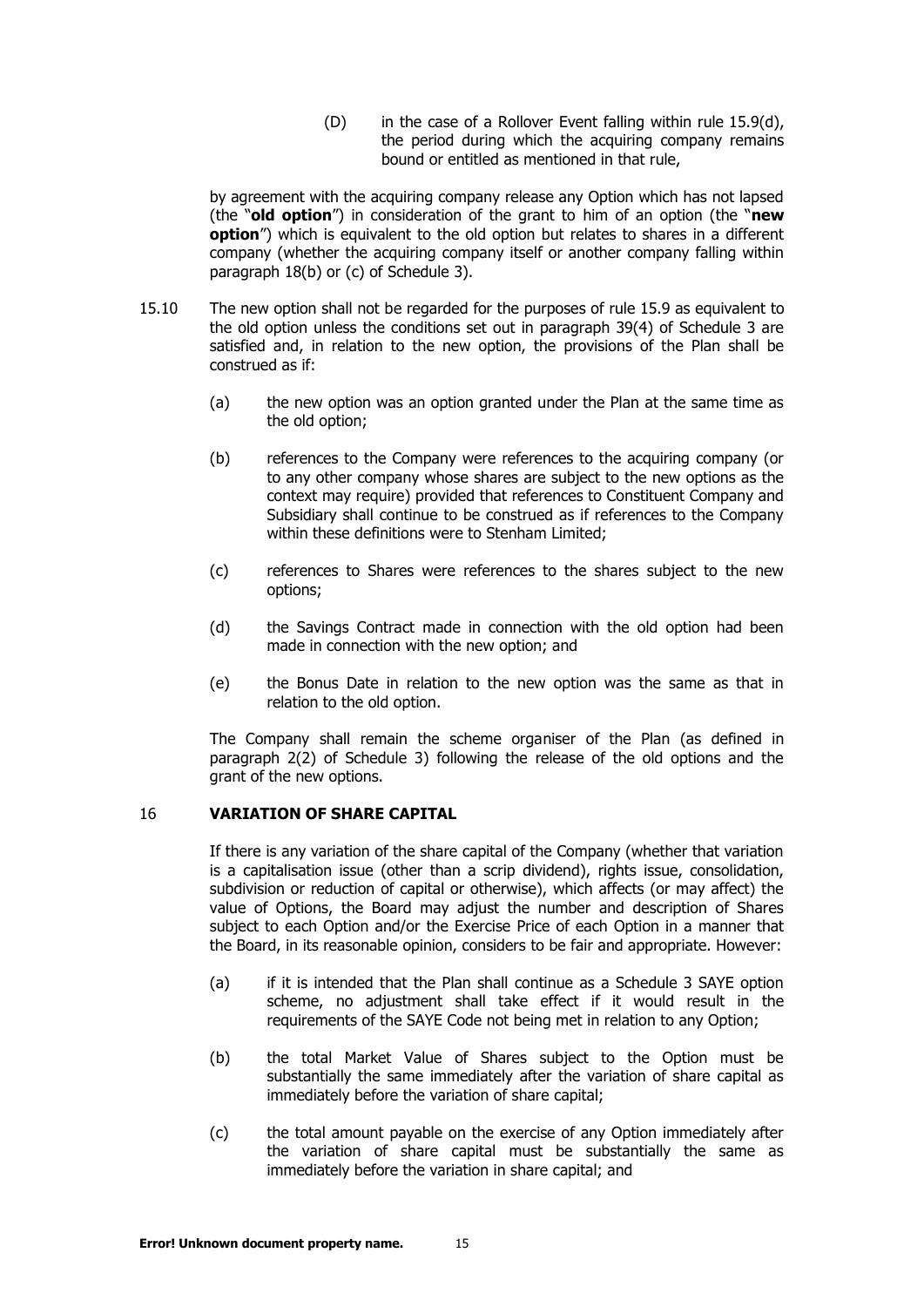(d) the Exercise Price for a Share to be newly issued on the exercise of any Option must not be reduced below that Share's nominal value (if any) (unless the Board resolves to capitalise, from reserves, an amount equal to the amount by which the total nominal value of the relevant Shares exceeds the total adjusted Exercise Price, and to apply such amount to pay-up the relevant Shares in full).

# <span id="page-17-0"></span>17 **NOTICES**

Any notice or other document required to be given under or in connection with the Plan may be delivered to an Option Holder or sent by post to him at his home address according to the records of his employing company or such other address as may appear to the Company to be appropriate including any electronic address. Notices sent by post shall be deemed to have been given on the day following the date of posting and notices sent by electronic means shall be deemed to have been given twelve hours after the time of despatch or at such earlier time as receipt is acknowledged. Any notice or other document required to be given to the Company or other duly appointed agent under or in connection with the Plan may be delivered or sent by post to it at its registered office (or such other place or places as the Board or duly appointed agent may from time to time determine and notify to Option Holders).

# <span id="page-17-1"></span>18 **ADMINISTRATION AND AMENDMENT**

- 18.1 The Plan will be administered under the direction of the Board.
- 18.2 The Board may amend the Plan, but:
	- (a) if it is intended that the Plan shall continue as Schedule 3, no amendment to a Key Feature may be made if amending that Key Feature would result in the Plan no longer being a Schedule 3 SAYE option scheme;
	- (b) no amendment may be made to the advantage of existing or new Option Holders without the prior approval of the Company in general meeting to the provisions relating to:
		- (i) eligibility to participate;
		- (ii) the individual and overall limitations on the grant of Options;
		- (iii) the basis for determining Option Holders' entitlements to, and the terms of the Shares comprised in the Options; or
		- (iv) the adjustment of rights in the event of a variation of the Company's share capital,

unless it is a minor amendment to benefit the administration of the Plan, to take account of a change in legislation or to obtain or maintain favourable tax, exchange control or regulatory treatment for Option Holders or for the Company or any Subsidiary.

- 18.3 The cost of establishing and operating the Plan will be borne by the Constituent Companies in proportions determined by the Board.
- 18.4 The Company must ensure that at all times: